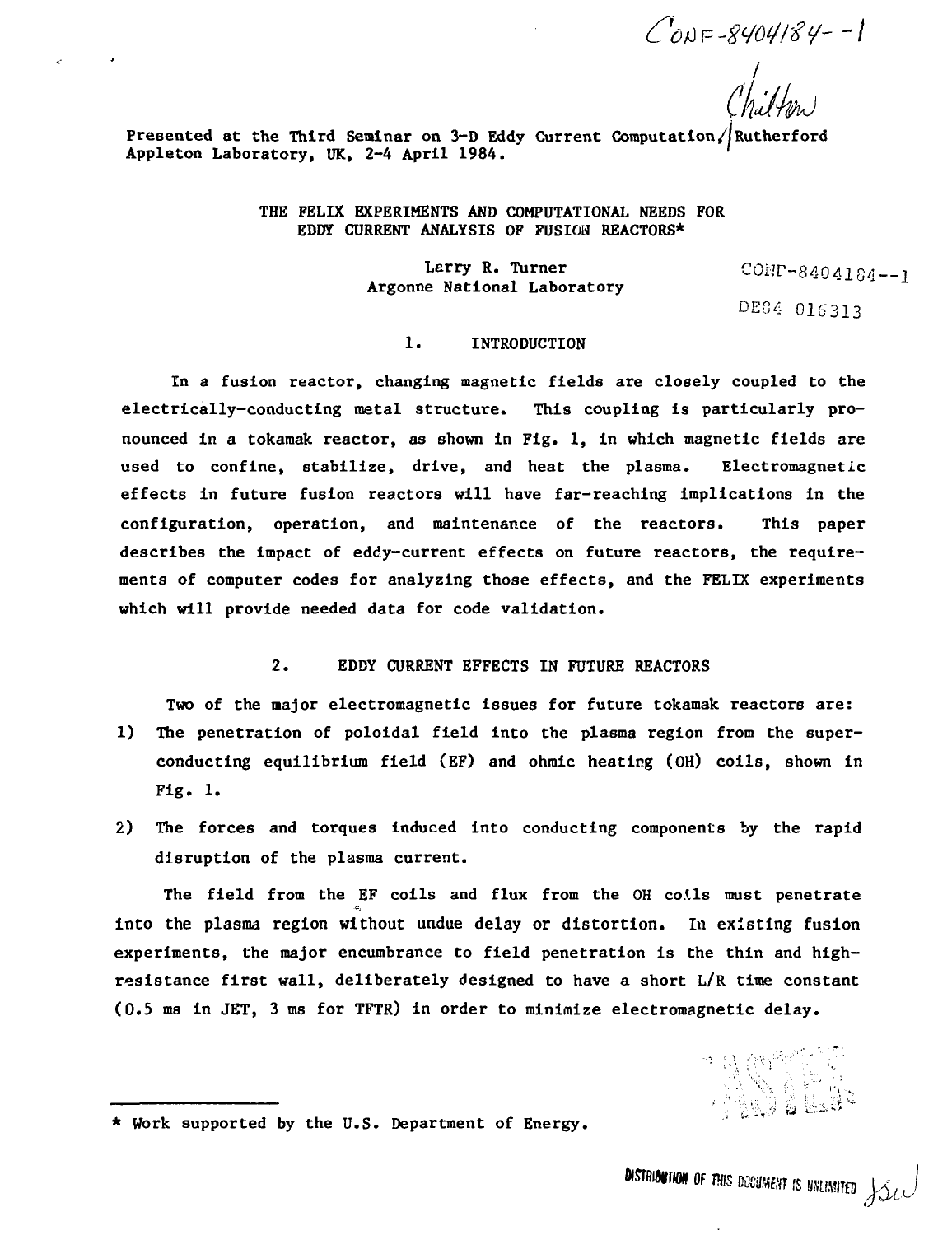**However, in future fusion reactors, the major encumbrance to field penetration will be the thick blanket and shield sectors, truly three-dimensional (3-D) bodies, with large thickness relative to the skin depth and long L/R time constants (100 - 300 ms for INTOR and STARPIRE). Moreover, the gaps between sectors will be small and convoluted to prevent neutron streaming. The computation of such a 3-D system is beyond existing capability.**

**In a tokamak plasma disruption, a current of negamperes decays in a time** of milliseconds, as shown<sup>(1)</sup> in Fig. 2. Such a disruption induces large cur**rent and forces in the first wall, blanket, and shield (FWBS) components surrounding the plasma region.**

**Most existing fusion experiments, TFTR and JET in particular, have bellows or thin segments to provide continuous but high resistance first wall current paths. The high resistance bellows decrease the L/R time constant of the first wall, facilitate magnetic flux penetration, and tend to limit the induced current flowing in the first wall; but to first order they do not change or constrict the current path. Induced currents flow toroidally, do not interact with the toroidal field, and can to fair approximation be modelled by a relatively small number of coaxial current loops.**

**By contrast, future fusion reactors will have segmented FWBS components to permit remote maintenance and rapid replacement of FWBS sectors. Induced currents in the first wall will flow from sector to sector at a limited number of electrical connectors. Current paths will not be strictly toroidal; there will be poloidal current components where the current constricts near the connectors. Whereas toroidal currents interact only with the poloidal field, the radial and poloidal currents will interact with the toroidal field, typically ten times stronger, and produce a severe and complex distribution of forces and torques.**

## **3. STATUS OF EDDY CURRENT COMPUTER CODES**

Computer codes capable of calculating these electromagnetic effects are **just coming into use. Existing codes can handle no more than: (1) several interacting systems, all with axisymmetry; or (2) a single system cf thin, segmented pieces; or (3) a single thick piece. None of the existing codes can handle systems with narrow gaps.**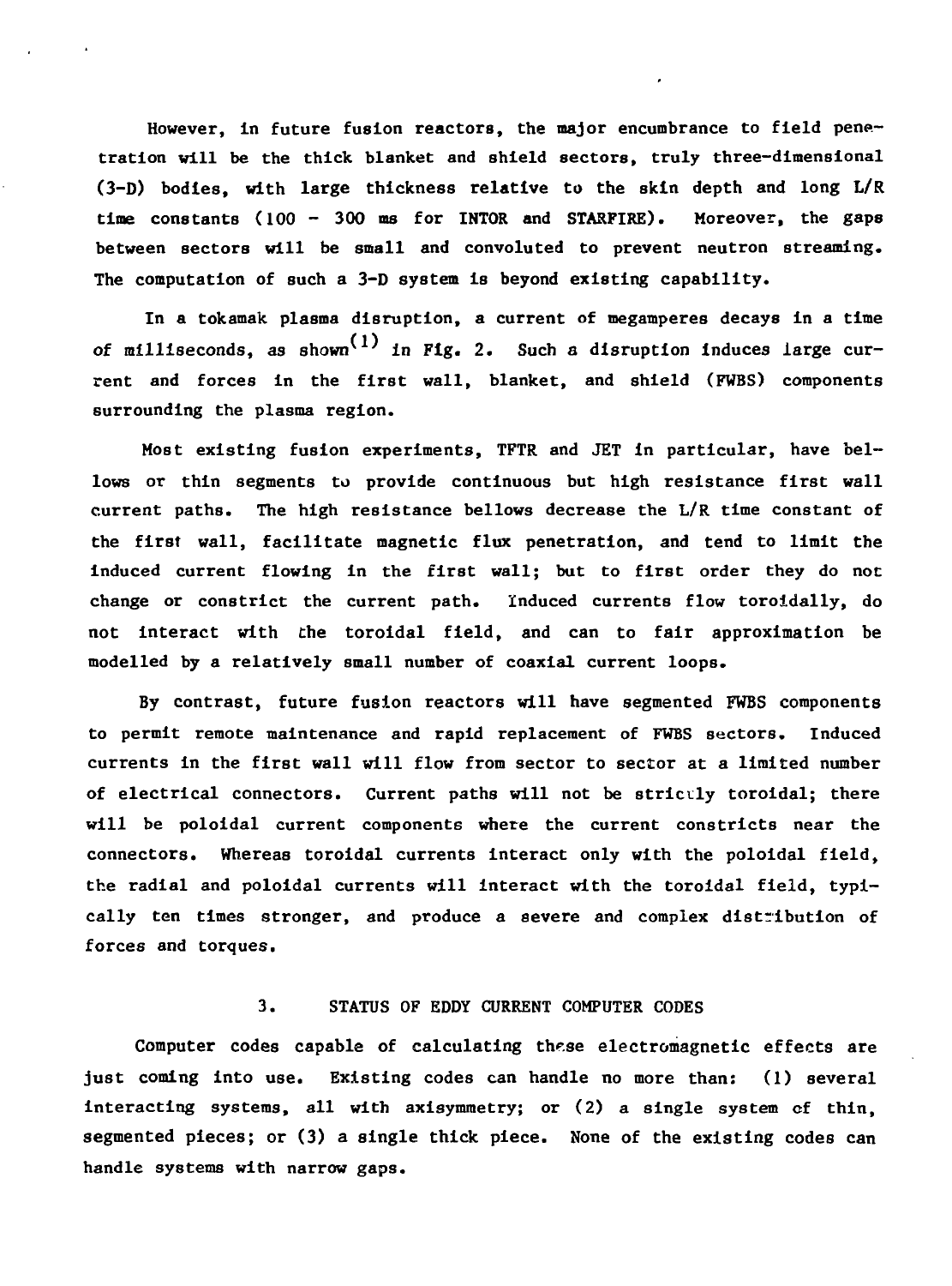**Today's codes deal best with thin shells carrying axisymmetric currents, a somewhat adequate characterization of the present generation of tokamak vacuum vessels. Only now are we beginning to develop codes which are useful in modelling future tokamaks with thick, segmented FWBS systems and threedimensional eddy currents" Network codes can crudely represent a single system, including its segmentation. Codes with coupled coaxial current loops can crudely represent the electromagnetic interactions of several systems, but only under the assumption of axisymraetry. Codes which can include both segmentation and interaction between systems do not exist.**

**Following is a description of the kinds of eddy current codes which are of some use in electromagnetic analysis of fusion reactors. Many of these are** described in the proceedings of the last two COMPUMAG Conferences.  $(2,3)$  For a **tsore complete survey of codes, see reference 4. No distinction is made here between finite difference, finite-element, or integral-equation formulations or between field or network conceptualizations since all have achieved roughly the same level of development.**

#### **Axisymmecric Codes**

 $\sim$  4.

**Many two-dimensional (2-D) codes can also model axisymmetric systems with toroidal current and radial and poloidal fields. They can model some fusion applications, but it is intrinsic in their 2-D nature that they cannot handle breaks in the toroidal current path. Hence they do not predict the large, complex distribution of forces and torques that result from interaction between eddy currents and the toroidal field.**

#### **Coupled Coaxial Current Loops**

**An axisymmetric system is modeled by up to a hundred coaxial current loops. The resistance and self- and mutual-inductances are assigned. The passive loops respond to each other and to a number of loops with specified currents as a function of time, representing the plasma and PF coils. Again by their 2-D nature, these codes cannot handle segmentation or the interaction between eddy currents and the toroidal field.**

# **Coupled Coaxial Current Loops, Single Break**

**If in one of the above codes one or mere subsets of the passive loops is constrained to have zero net current, that code can treat axisymmetric systems with a single current break. However, a single break is a poor model of**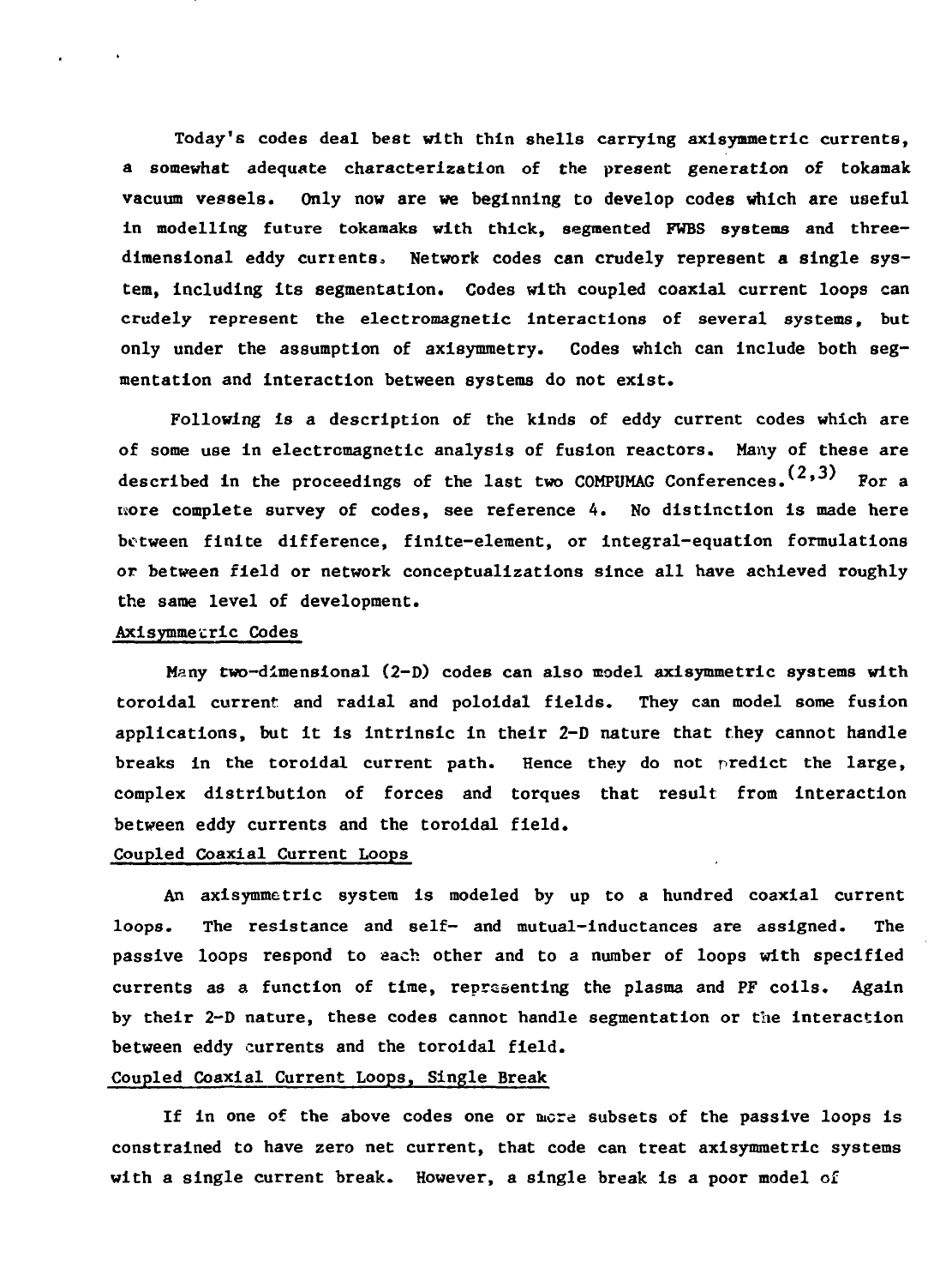**segmentation, and these codes can err by an order of magnitude in the size and time variation of eddy current forces and torques.**

# **Plates and Shells**

Some codes can model eddy currents in plates and shells if the plate **thickness is less than the skin depth and the current density is uniform across the plate or shell, although there are still open questions about the solution of what is an intrinsically 3-D problem with 2-D codes. These codes can also model systems of plates and shells.**

#### **Three-Diiaens tonal Codes**

**Three-dimensional (3-D) codes, allowing current in all three dimensions, suffer from two problems, one conceptual and the other practical. The conceptual problem is finding a formulation in which the variable is uniquely determined and the boundary conditions, especially the boundary conditions between conducting and non-conducting regions, are well defined in terms of the variable. There has been much progress in solving this problem in recent years. The practical problem is the choice of a mesh which is sufficiently fine to simulate the physical system yet coarse enough that computation can be** performed with acceptable cost and existing computers. Some 3-D codes<sup>(5,6,7)</sup> **have reached the legree of development that a simple 3-D geometry (brick, finite cylinder, sphere) can be solved. But, systems of such shapes, with narrow gaps between them, are still beyond the capability of these codes and existing computers. These codes require much development and testing.**

# **3-D and 2-D Codes**

**The need for 3-D codes cannot be overstated. The geometry of the FWBS and other reactor systems is intrinsically 3-D, with fields, currents, forces, and torques in all directions. However, existing 3-D codes are not yet capable of tokamak analysis. Even when they are, the expense in computer time and in data preparation will mean that only a few design concepts and parameter options can be explored via 3-D computation. Like it or not, we must continue to analyze 3-D tokamak geometries with 2-D codes.**

**To be useful for fusion reactor analysis, both 2-D and 3-D codes must treat transient problems, as in a fusion reactor, all electromagnetic effects are transient. In addition they must treat the whole range of eddy current problems from resistance-dominated (low Magnetic Reynolds Number) to inductance-dominated (high Magnetic Reynolds Number).**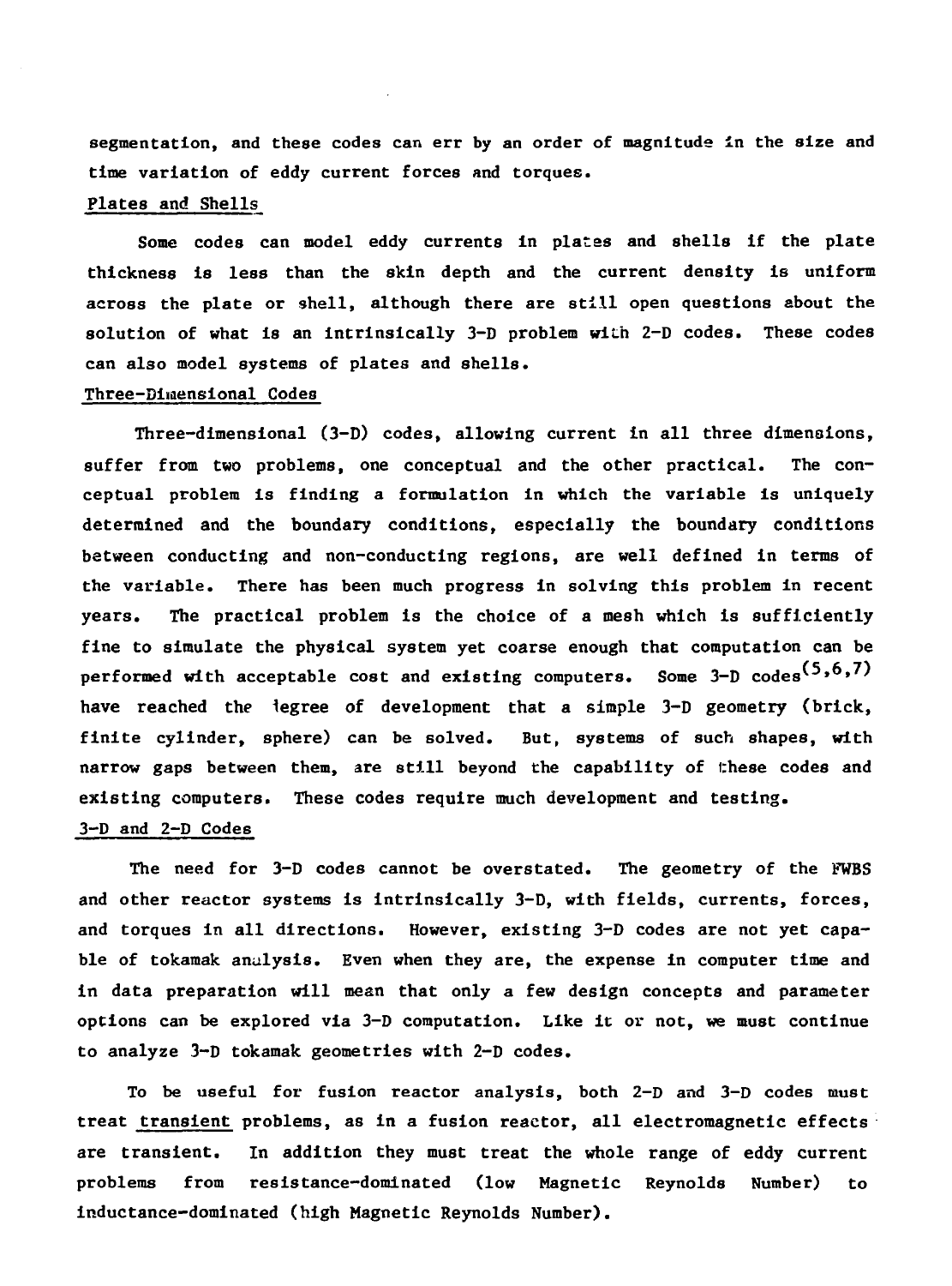### **4. THE FELIX EXPERIMENTS**

**Experimental data are needed in validating the emerging 3-D codes and, equally important, in determining the range of validity to modelling 3-D geometries with 2-D codes. A combined program of code development and experiments will provide the capability to solve design problems before 3-D codes become available, and screen a large number of design concepts, choosing only a few for 3-D analysis. Among the 3-D geometries which can to some degree be simulated with 2-D codes augmented by the experiments are:**

- **1. Modelling a thick shell with a thin, high-conductivity shell.**
- 2. Systems with  $2\pi/n$  symmetry. In some cases these can be modelled by **axisymmetric systems.**
- **3. Misaligned axisymmetric systems. Differences between reuslts of two axisymmetric computations can sometimes predict the results of asymmetry.**
- **4. Segmented but otherwise axisymmetric systems. It would be highly useful to know if any electromagnetic effects of these systems could be modeled by an axisymmetric system with modified properties.**

#### **The question can only be answered experimentally.**

# **FELIX Facility Description**

 $FELIX<sup>(8,9)</sup>$  is an experimental test facility that has been constructed at **Argonne National Laboratory for the study of electromagnetic effects relevant** to fusion reactors. It provides in a test volume of  $0.76 \text{ m}^3$  within a vertical **pulsed dlpole field of 0.5 T (with rate of change above 30 T/s) perpendicular to a steady 1 T solenoid field.**

The facility occupies an area 12 m x 13 m in a  $2.100$  m<sup>2</sup> building which **has 35 ton and 10 ton cranes, electric utilities of 16 MVA ranging up to 2.4 kV 3-phase 60 Hz, cooling water, heating, ventilation, purging alarm, and fire protection. The major components of FELIX are identified in Fig. 3. Figure 4 shows a front view of the FELIX facility with a plate experiment in place. Control and experimental data handling equipment is located in a nearby metal enclosed room.**

**A series of experiments has recently been carried out on FELIX, to provide data for validating 2-D and 3-D eddy current computer codes. The solenoid field was not used. The dipole field was raised slowly to levels up to**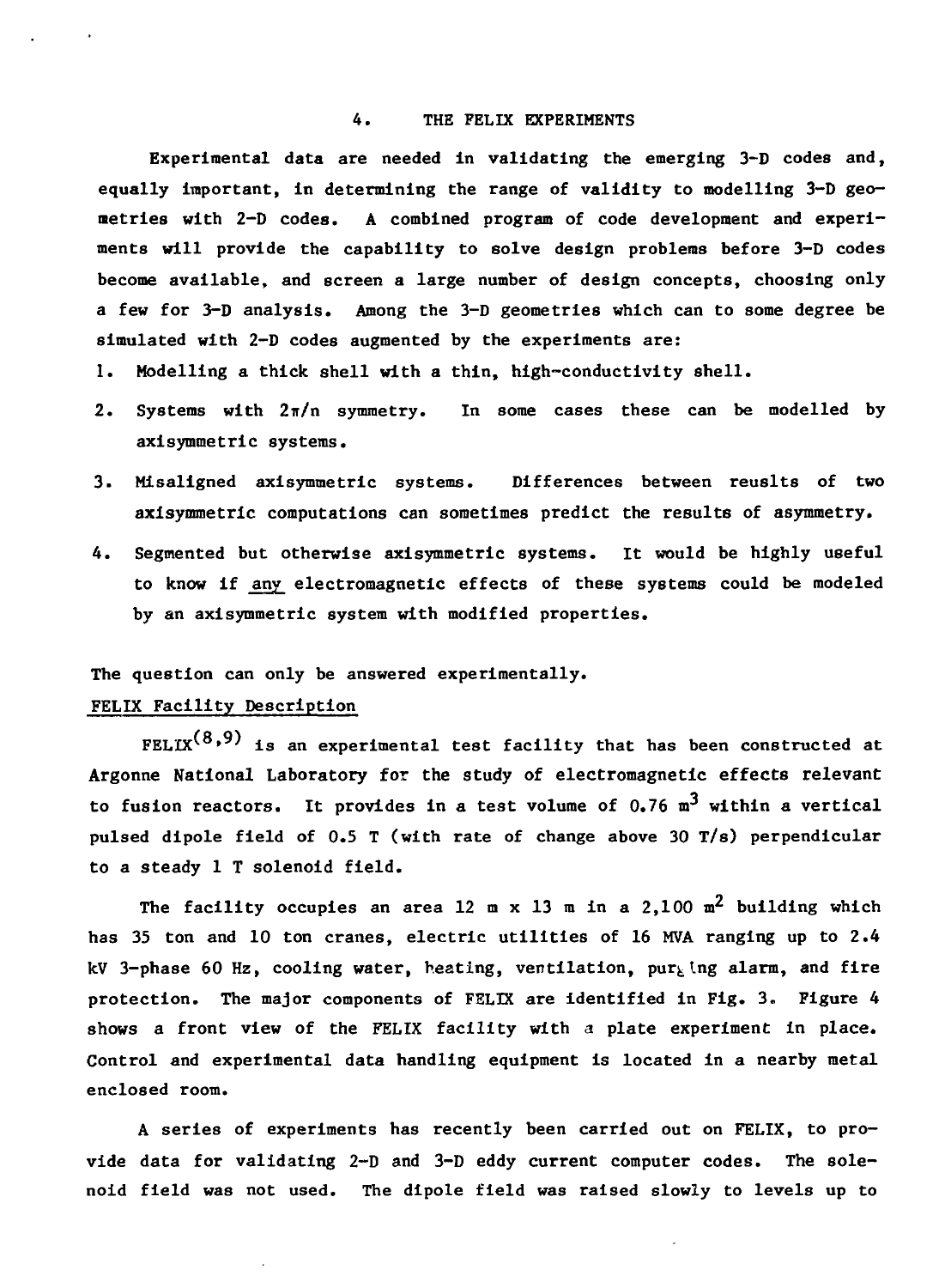**0.4 T, held to ensure all eddy currents died out, then discharged with a time constant of 16 ms.**

#### **Plate Experiments**

**Four aluminum plate test pieces 1.0 m x 0.8 m and 1.0 cm thick were used. Each was located in the center of the experimental volume, perpendicular to the pulsed dipole field, as shown in Fig. 5. One plate was solid; two had slits, and one had rectangular holes, as shown in Fig. 6. The magnetic field at selected points was measured as a function of time with Hall probes; temperature, with thermistors; and strain, with wire strain gauges. Temperature distributions in the plates, resulting from eddy current distributions, were recorded by infrared (IR) scanning. The instrumentation is described elsewhere.v/**

**As expected,^ ' the peak temperatures in the solid plate were observed at the center of the edge6 of the plate. The plates with slits exhibited circularly-symmetric temperature patterns centered on the tip of the slits. These temperature patterns remained virtually unchanged for tens of milliseconds. The plate with rectangular holes exhibited hot spots at the corners of the holes nearest to and fartherest from the center of the plate. In contrast to the temperature pattern from the slits, the temperature at these hot spots rose and fell over a time scale of less than 10 ms. The quantitative analysis of these plate experiments is continuing.**

# **Brick Experiment**

**As a simple 3-D experiment, a solid aluminum brick 8.1 cm by 10.2 cm by 15.2 cm mounted on a nylon rod of 1.9 cm diameter through its center and parallel to the long dimension. The rod was held at each end in a nylon fork so that the brick was free to rotate about its horizontal axis. The brick was positioned with the 15.2 cm by 10.2 cm and 15.2 cm by 8.1 cm faces at 45° to the vertical pulsed field direction, as shown in Fig. 7. The dipole field was raised slowly, held constant,and then discharged with a 16 ms time constant. The resulting angle of rotation of the brick was observed.**

**Full-height slits were then cut into the brick 2.54 cm deep from each end, as shown in Fig. 7, and the experiments repeated. Finally the depth of the slits was increased to 5.72 cm, and the experiment repeated. A long pole**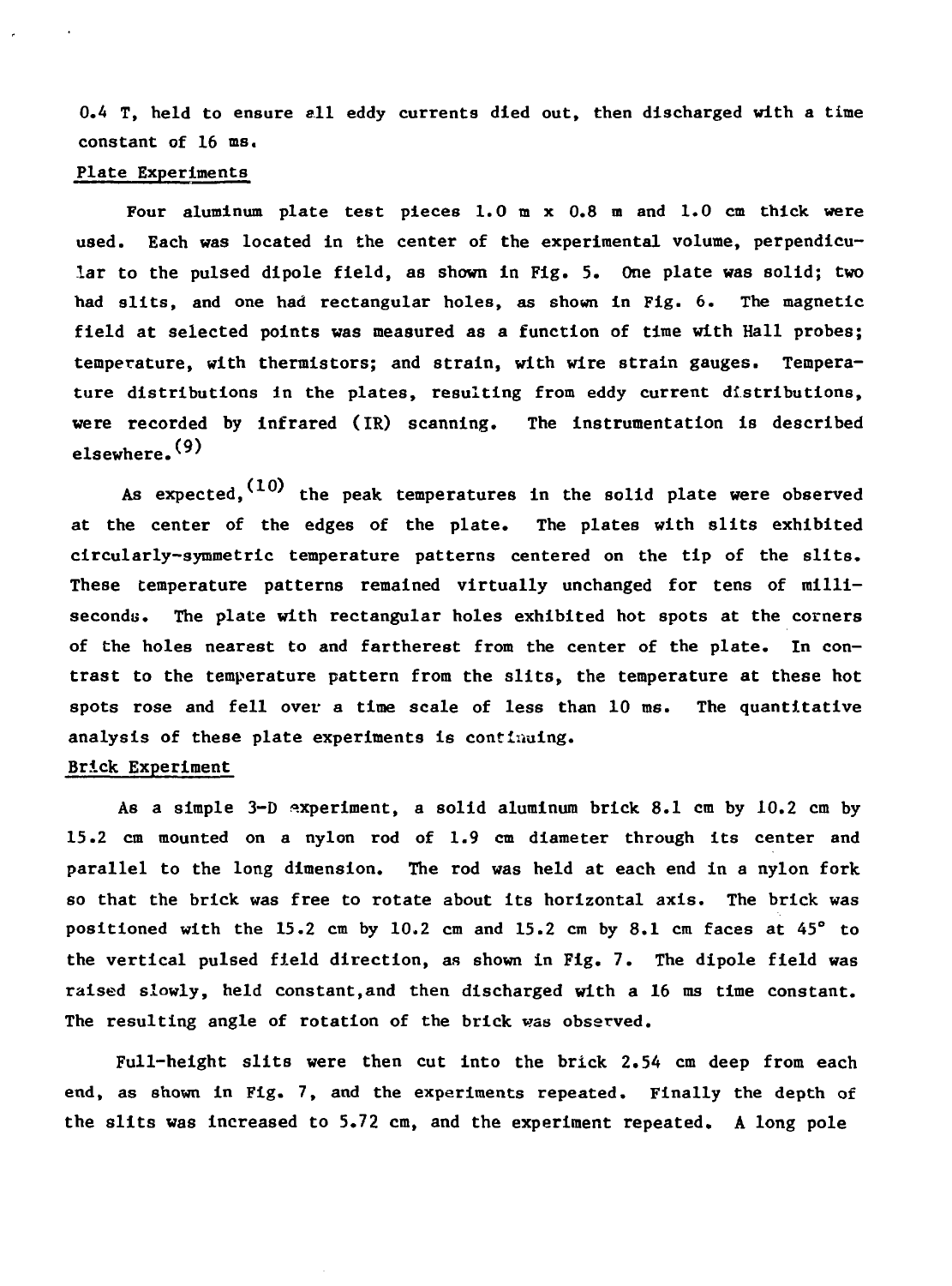**could be Inserted into holes In the brick and fork to prevent the brick from rotating during the ramp-up; the pole was removed during the flat-top to permit the brick to rotate freely in response to the field decay.**

 $\sim$  40  $\,$  A

**The brick without slits rotated to a position + 5% when the field was ramped up to 0.34 T and then to a position -85° after discharge. The sign convection used is that a rotation of +45° (clockwise in Fig. 7) makes the 8.1 cm x 15.2 cm faces horizontal. With the 2.54 cm slits, the brick was not observed to move during ramp-up and rotated to -5° following discharge.**

**With the 5.72 cm slit, the direction of rotation was reversed. The brick rotated to -30° during ramp-up and to +255° after discharge. If it was held during ramp-up and released during the flat-top, it rotated a full +360° from discharge.**

**For a field 11% higher, the torque should have been 23% higher. The rotation was found to Increase 17%; the 360° increased to 420°.**

**These experimental results: an average torque of one sign for no slit, of the opposite sign and strong for 5.72 cm slits, and about zero for 2.54 cm slits, can serve as a simple test for 3-D eddy current co^es. The plate experiments can be modelled by 2-D codes. Future experiments will explore pegmented geometries and the modelling of 3-D geometries with 2-D codes.**

#### **5. REFERENCES**

- **1. Courtesy of M. Ulrickson, Princeton Plasma Physics Laboratory.**
- **2. COMPUMAG Chicago Conference on the Computation of Magnetic Fields, IEEE Transactions on Magnetics, MAG-18, No. 2 (March, 1982).**
- **3. COMPUMAG Genoa Conference on the Computation of Electromagnetic Fields, IEEE Transaction on Magnetics, MAG-19, No. 6 (November, 1983).**
- **4. R. J. Lari and L. R. Turner, "Survey of Eddy Current Programs," IEEE** Transactions on Magnetics, MAG-19, 1983, pp. 2474-2477.
- **5. L. R. Turner and R. J. Lari, "Eddy Current Calculations with the Program . EDDYNET, Incorporating Loop Currents and a Quadrilateral Mesh," IEEE Transactions on Magnetics, MAG-16, 1980, pp. 1095-1097.**
- **6. C. R. I. Emson and J. Simkin, "An Optimal Method for 3-D Eddy Currents," IEEE Transactions on Magnetics, MAG-19, 1983, pp. 2450-2452.**
- **7. A. Bossavit and J. C. Verite, "The TRIFOU Code: Solving the 3-D Eddy-Currents Problem by Using H as State Variable," IEEE Transactions on Magnetics, MAG-19, 1983, pp. 2465-2470.**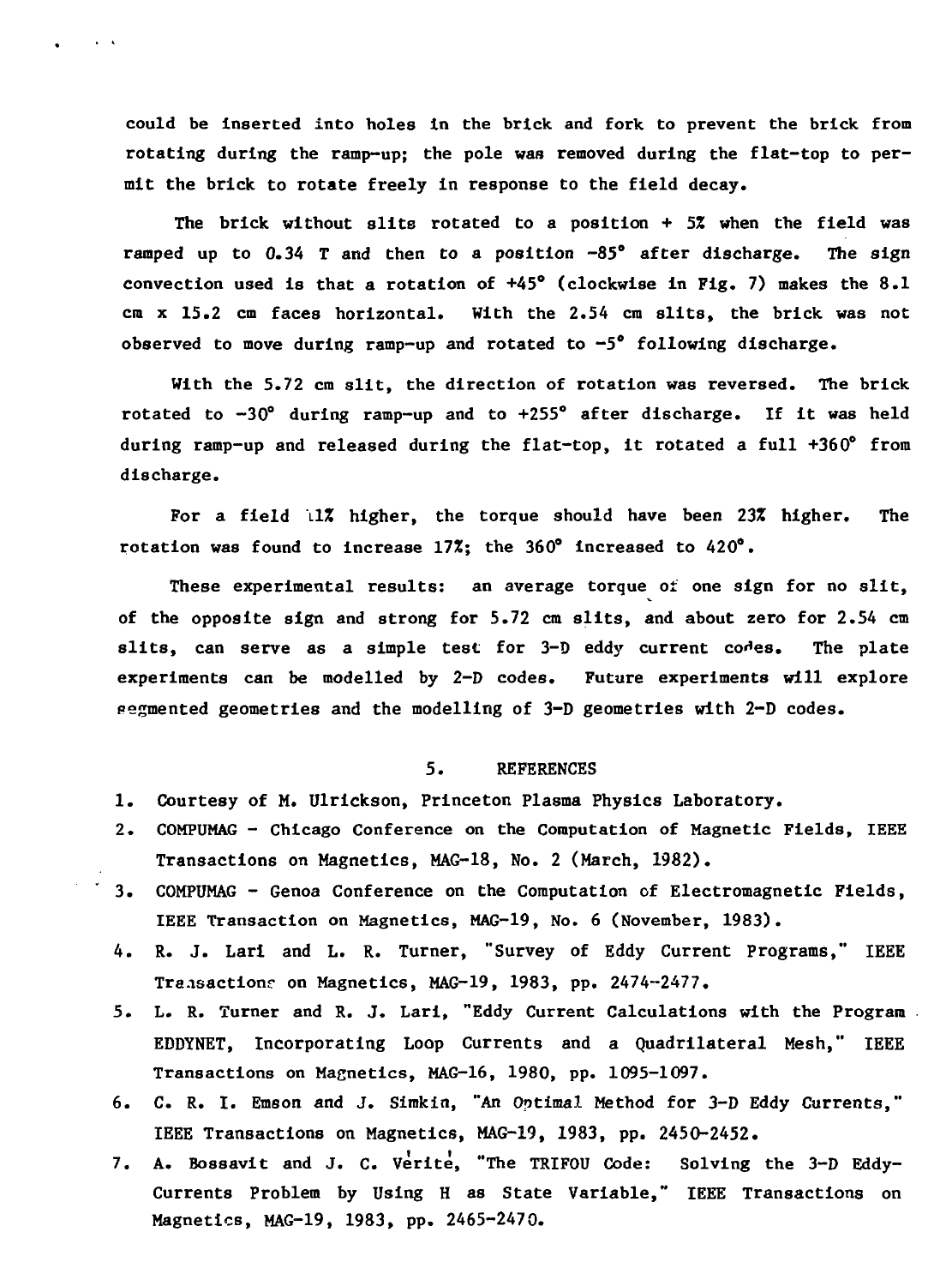- **8. W. Praeg, L. Turner, J. Biggs, J. Bywater, R. Fuja, M. Knott, R. Lari, D. McGhee, and R. Wehrle, "FELIX, an Experimental Facility to Study Electromagnetic Effects for First Wall Blanket and Shield Systems," Proceedings of the 9th Symposium on Fusion Engineering. Chicago, 1981, 1763-1766.**
- **9. W. F. Praeg, L. R. Turner, J. A. Biggs, M. J. Knott, R. J. Lari, D. G. McGhee, and R. B. Wehrle, "FELIX: Construction and Testing of a Facility to Study Electromagnetic Effects for First Wall, Blanket, and Shield," 10th Symposium on Fusion Engineering, Philadelphia, 1983.**
- **10. L. R. Turner, "Eddy Current Computation with EDDYNET," Proceedings of the Secord Eddy Current Seminar, Rutherford Appleton Laboratory (April, 1982) RL-83-019, pp. 52-62.**



**Figure 1. STARFIRE: A tokamak reactor design. Pulsed magnetic fields from the plasma, EF coils, and OH coils induce eddy currents in all metal components. The eddy currents interact with those magnetic fields plus the static field of the TF coils.**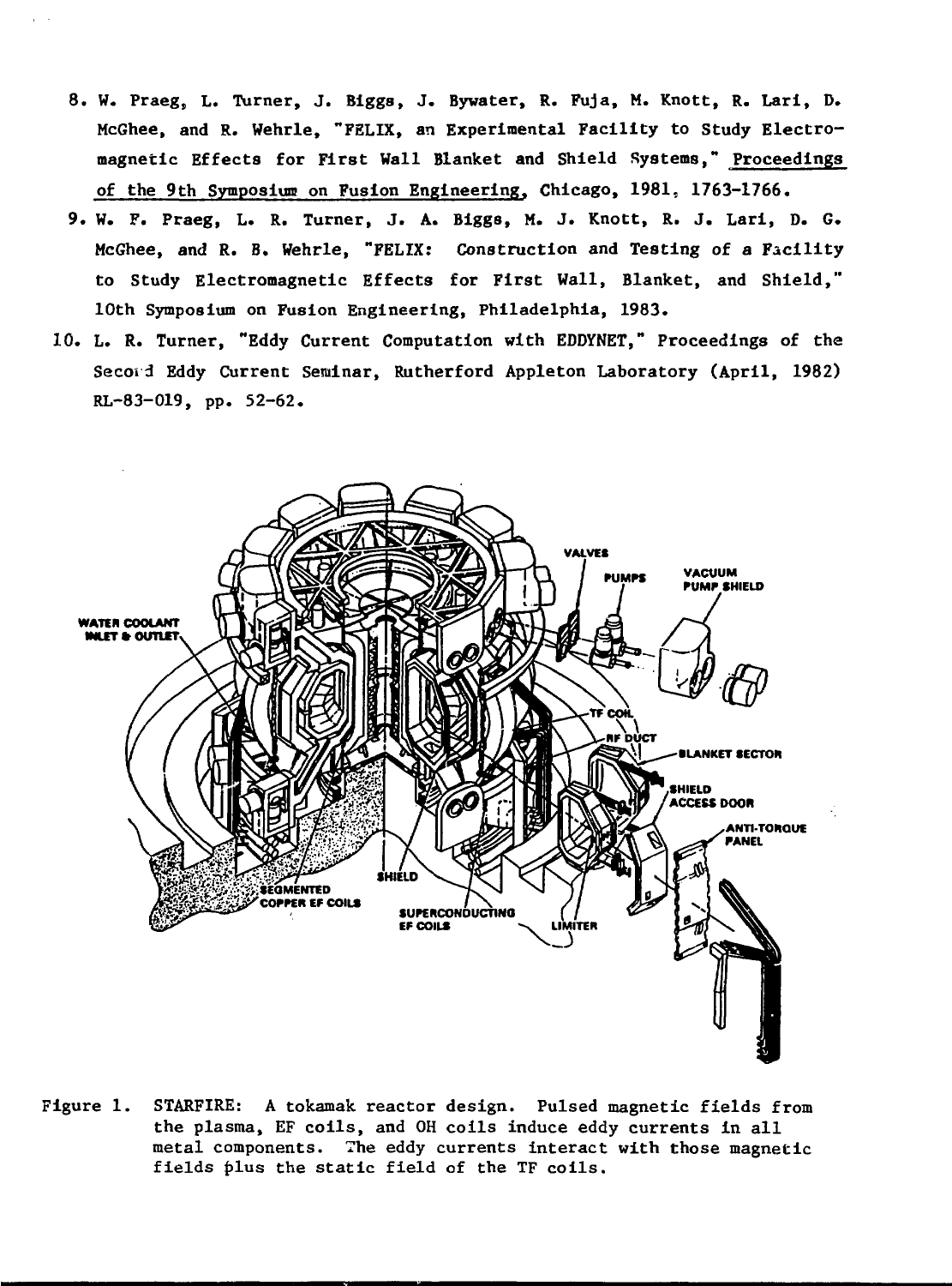

Figare 2. Experimentally observed plasma currents and current disruption times for tokamaks.(l) TFTR was designed to withstand the effects of a plasma disruption with 1. ms/MA, conservative by a factor of two on the basis of the data then available. More recent observations (10, D, and F in the figure) suggest that the time is more like 10 ms/MA. JET was observed to have  $\tau = 35$  ms at  $I = 2.2$  MA.



Figure 3. Elevation view of FELIX showing the solenoid coils, the dipole coils, and the experimental volume.

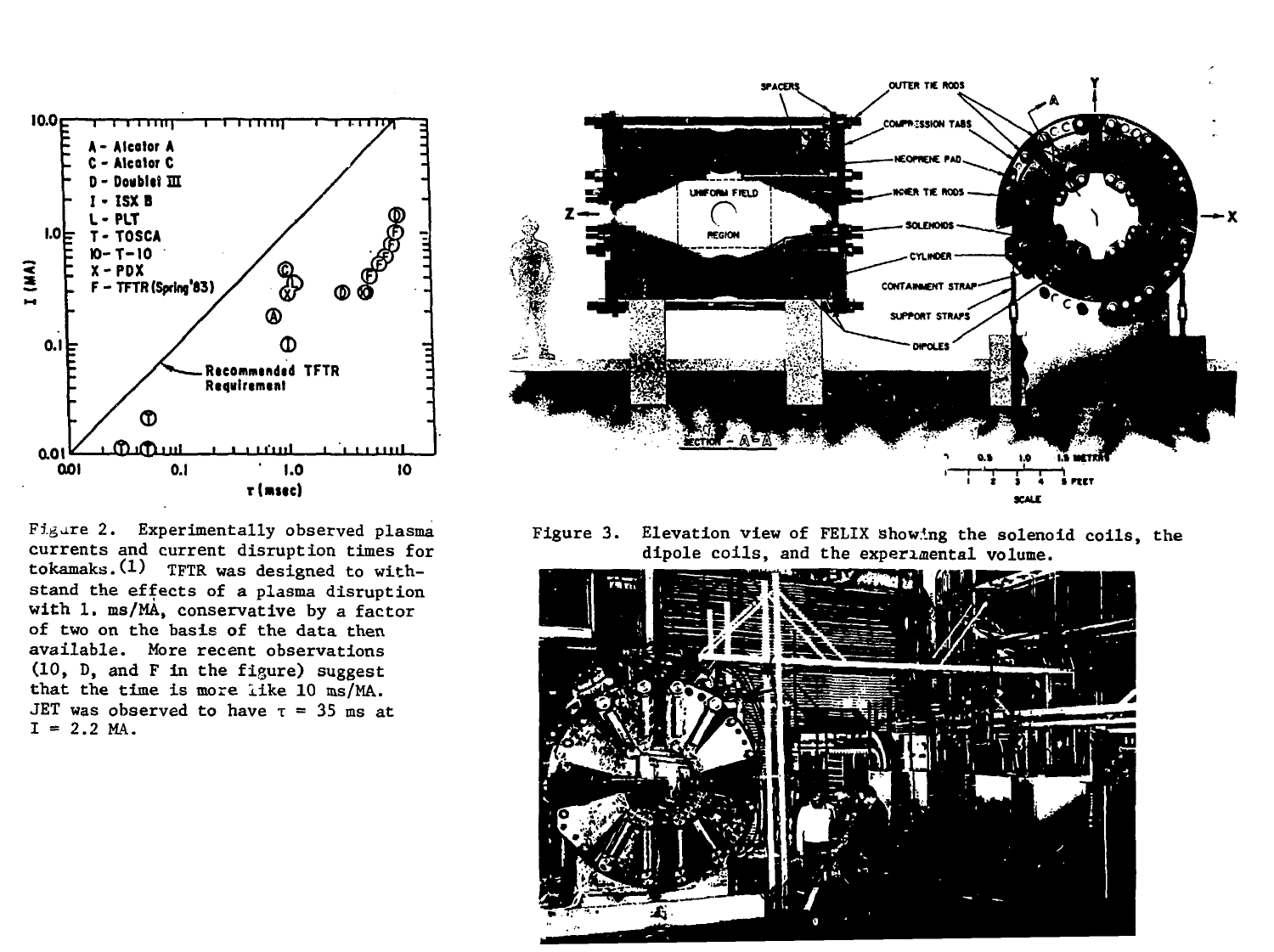

Figure 5. A flac-plate test piece held as a rigid body free to oscillate about an axis perpendicular to both the pulsed (vertical) field and the steady (axial) field.



Figure 6. FELIX aluminum flat-plate test pieces, (a) solid plate, (b) plate with rectangular hole in each corner, (c) and (d) plates with slits.



Figure 7. FELIX aluminum brick test piece. Dimensione